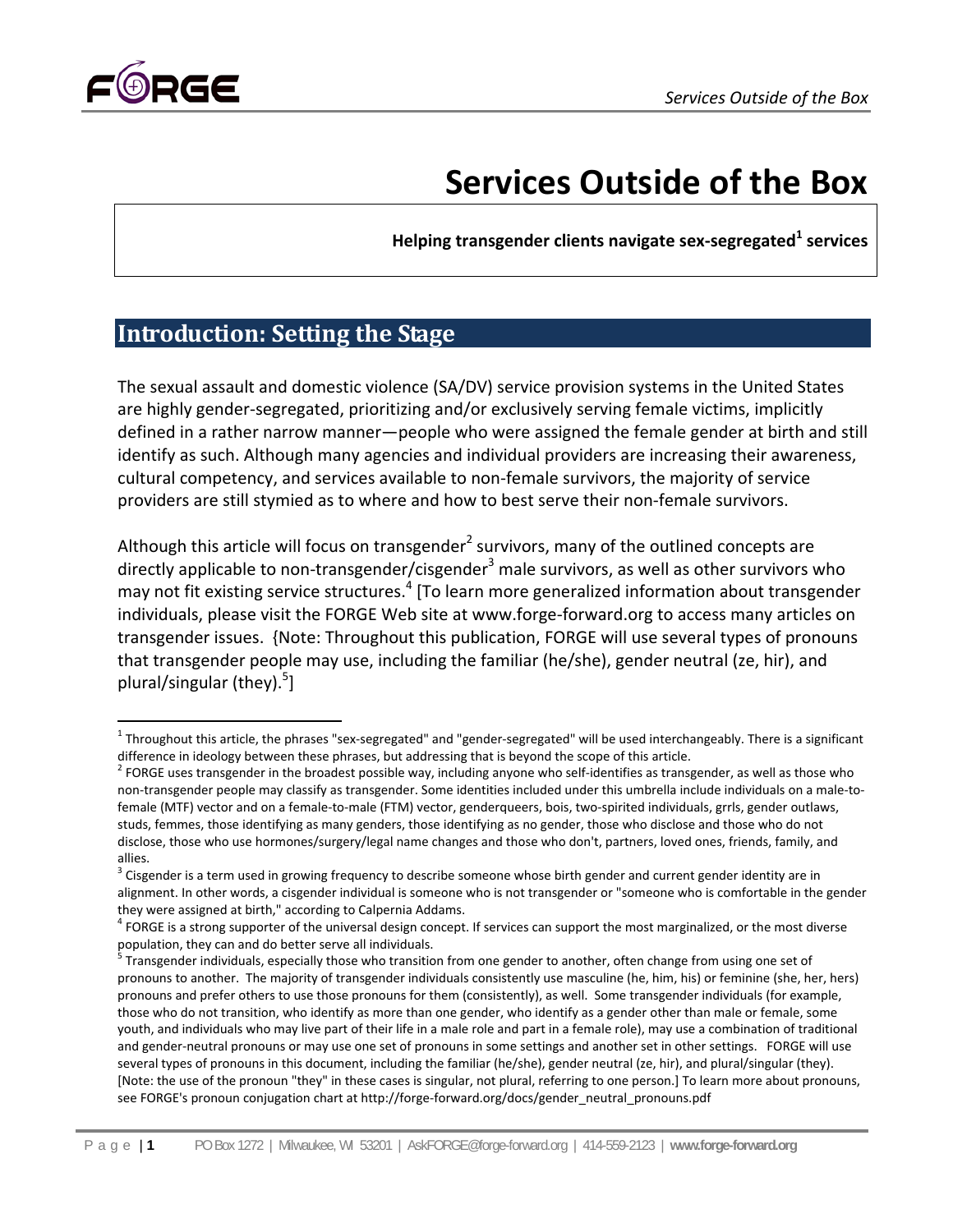

Often, which transgender survivors will be included or excluded from services is somewhat arbitrarily determined, frequently without forethought, and usually absent written policies detailing who can or cannot access services. In many agencies, there are long-standing traditions of serving only particular populations. This message might be conveyed to potential clients through advertisements and Web sites, direct contact with persons answering crisis lines or responding to general inquiries about services, or in cues that signal "only \_\_\_ people are welcome here" at the agency itself.

Fortunately, more and more agencies are expanding services to cover *all* sexual assault, intimate partner violence, and hate violence survivors. These organizations toil over modifying existing (written or assumed) policies, implementing changes in who is included or excluded from the services they offer, and carefully codifying what characteristics are needed to fulfill entrance requirements.

Every agency/individual has the right to establish policies for participation—restrictive or expansive. They also have a responsibility to staff and clients to be clear about those policies. The questions to consider are:

- How were eligibility requirements developed, and what do they require?
- Are eligibility requirements in alignment with the organization's mission and/or nondiscrimination policy (if there is one)?
- Have eligibility requirements been determined through a process that involves input from all levels of employees (CEOs to front desk staff)?
- Are clients allowed to self-determine their eligibility or is it decided by agency staff?
- Are eligibility requirements written into policy or guidelines that are clear and understandable by all staff and potential clients?
- If an agency is unable to serve a potential client, does it have an adequate network of connections to appropriately refer the client?

## **Sexsegregated services: A few examples**

Any service can limit access or participation. The following is a short list of sexual assault‐related services that may be segregated by gender:

 *Support groups*. Groups may be segregated into female only, male only, female primary survivor only, secondary male survivor only, transgender only, FTM only (female-to-male transgender), MTF only (male‐to‐female transgender), heterosexual couples only, same sex couples only, etc.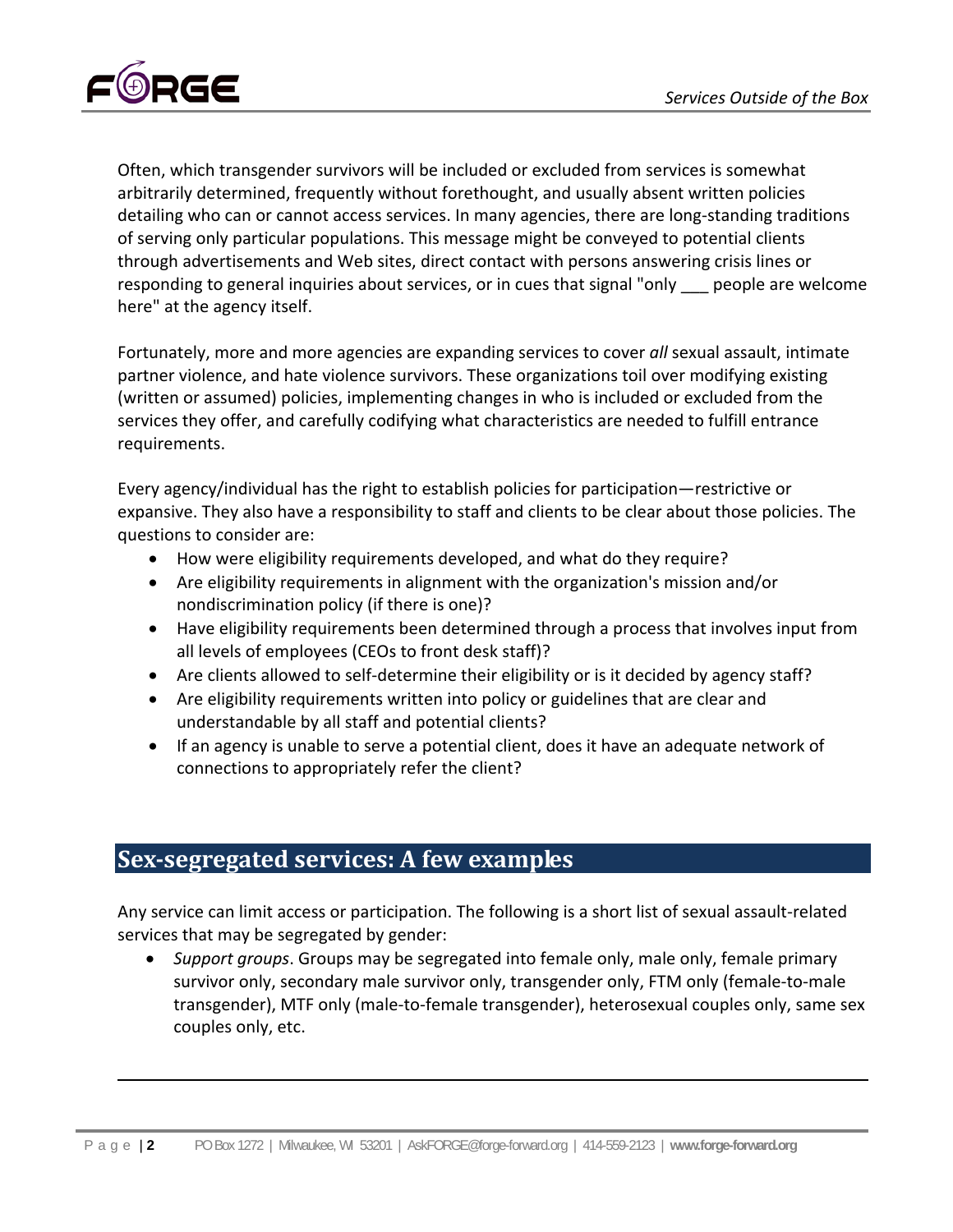

- *Shelter*. Nearly all domestic violence shelters are female only, while places like the YMCA or Salvation Army may be male only. Some youth hostels or places of refuge are single gendered, or may have double occupancy rooms that require same‐gender roommates. In either male‐ or female‐exclusive space, children of the opposite gender may be allowed up to a specific age (but denied entrance if older).
- *Transitional housing*. Many transitional living facilities are male or female only, including post-DV shelters, mental health transitional living, and post-inpatient substance abuse housing.
- *Hospitals, inpatient treatment facilities, and nursing homes*. The majority of hospitals, inpatient treatment centers, and nursing homes in the United States have same‐gender double occupancy rooms, or single rooms that share a bathroom with another single room. Both physical health units and mental health units may pair roommates by gender.
- *Specialty physician offices*. Some OB/GYN offices prefer only female patients in the waiting areas (and some even restrict exam areas to female clients only). Some urologists have predominantly male clients.
- *Jails*. Unfortunately, some survivors end up in jail following a sexual assault/physical altercation. Jails typically use a process called "genital sorting," which simply means that people with penises are placed in male wards and people with vaginas are detained in female wards. Some jails believe that the best way to keep a transgender/gender‐variant person "safe" from other inmates is to place the person in "protected custody" (also known as solitary confinement).
- *Clothing banks*. Many service agencies provide personal grooming products as well as clothes to survivors. In the majority of cases, these items are female‐focused; few men's clothes or toiletries are available.
- *Health/fitness services*. Part of recovery for some survivors includes adding in a fitness routine, possibly including a self‐defense class, or just for general stress reduction and improved overall health. Some gyms (e.g., Curves) only serve one gender. An even larger number of facilities offer specific classes to only one gender (e.g., yoga for women or basketball for men).
- *Mentoring programs*. Many survivors benefit from mentoring programs (Big Brothers Big Sisters) to help reduce isolation and offer something to another person in need. Many programs only match boys with men and girls with women.
- *Self‐empowerment groups*. These services may include things like men's empowerment retreats such as The Mankind Project, or local or national groups that work toward empowering women.
- *Spiritual healing*. Often, spiritual retreats, mosques, synagogues, or sweat lodges may be restricted to one gender only.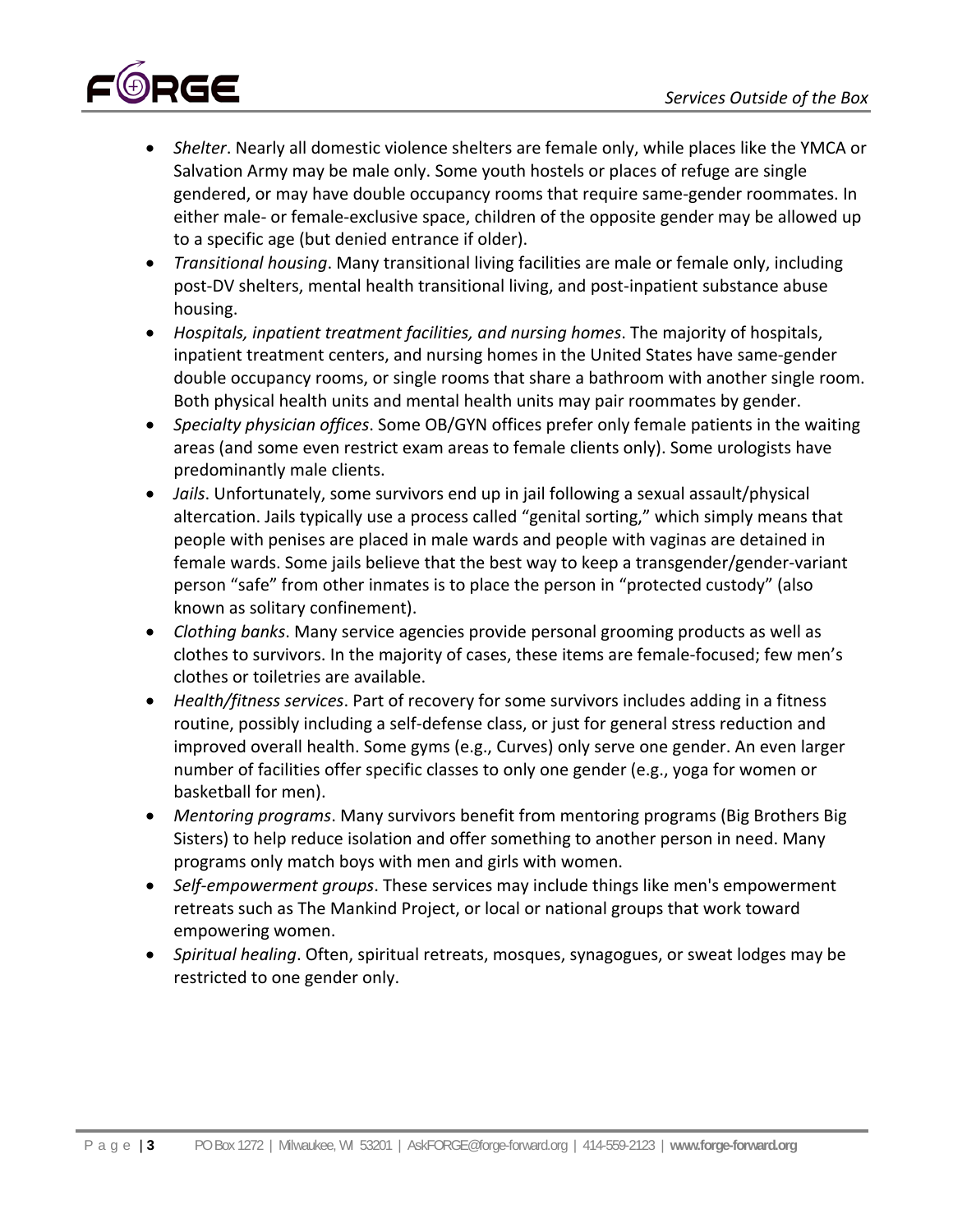

# **Why do we have sexsegregated services?**

Organizations or individual providers may have many reasons why they start or continue segregated services. These reasons may or may not be in the best interest of the majority of clients they wish to serve. Some of the reasons why services are segregated include:

## **Tradition**

We stick with what we know and often find it hard to try something different. While social changes can be rapid, service models and policies may be slow to change, if they change at all. For example, single‐stall, non‐gender‐labeled bathrooms are highly useful for families, individuals who may be disabled or aging and need assistance, people who have large bodies, people who simply prefer more privacy, and transgender individuals who may feel uncomfortable with binary choices. Yet it took several decades for the concept of unisex/single‐ stall bathrooms to become an acceptable architectural design option.

## **TV dinner model: Convenience**

Continuing an existing model or approach is far more convenient than modifying or developing a new program or policy. For example, if an agency is already serving female SA survivors, it is far easier to keep doing so exclusively than to increase marketing efforts to include non‐female clients. Staying with the status quo also eliminates the need for additional staff training and changes in policies and practices.

## **The Adam and Eve Complex: Body privacy**

Western culture is fixated on genitals and consumed with body shame. We elaborately create systems that increase shame and stigma around all bodies, as well as reinforce the idea that there is increased danger when people of non‐similar genders might be unclothed around each other. For example, locker rooms are always divided by gender. Even in more well‐resourced gyms that have single‐stall showers and private dressing rooms, locker rooms are always sex‐ segregated.

## **Venus and Mars syndrome**

For centuries, there has been a perception that men and women are inherently different and want different things. Not only have these differences been exaggerated, but there is no place for transgender individuals within this framework. A belief that assigned sex is an influential factor in communication, innate skills, and needs creates a parallel belief that services should therefore be tailored by gender. For example, many believe that women only want to work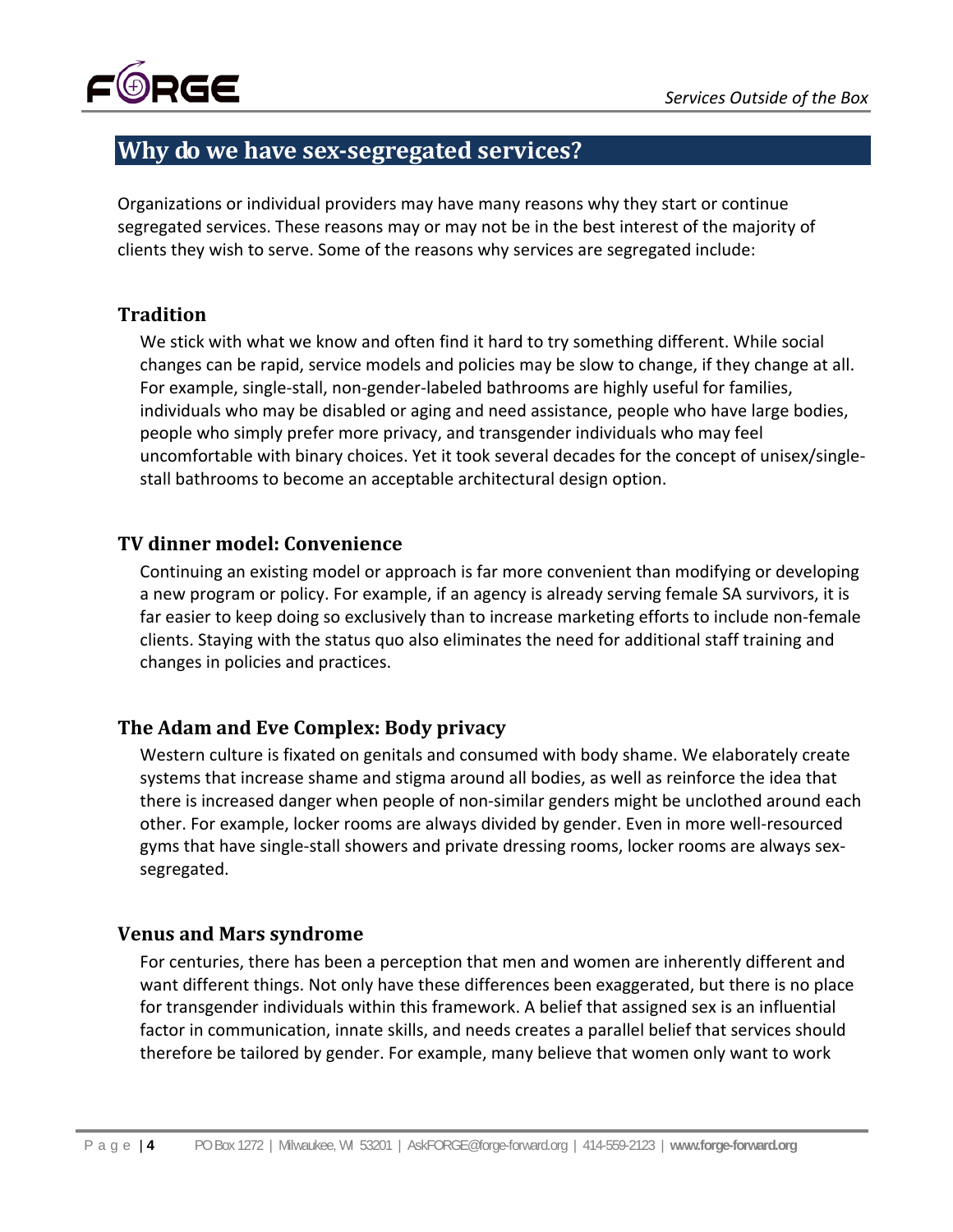

with female mental health providers and men only want to work with other men, because people who are not of the same gender will not fully understand them or their experiences.

## **Made to order: Tailored services**

Somewhat paradoxical to the Venus and Mars framework is the idea that male and female brains (and/or socialization) results in people who do have uniquely different service needs. Thus, agencies may need to expand or re‐envision some services to accommodate more than one gender. For example, Rick Goodwin of The Men's Project notes that female survivors are often encouraged to embrace their anger and to work towards expressing their rage at what happened to them. In contrast, male survivors are typically in touch with their anger and may instead need special help with reducing shame, talking about what happened, and expressing vulnerable emotions such as fear or embarrassment.

## **Perceived safety**

Probably the most common reason for gender segregation is the perception of increased safety that may occur when people who believe they share the same identity or experience access services together. Most commonly, though, gender-based segregation relates only to the safety of women. Services are not segregated to increase the perceived safety of *men*, but are segregated only for the perceived benefit of their female clients. Unfortunately, this division fails to recognize that at least 29 percent of sexual assault survivors had a female perpetrator.<sup>6</sup> Does a female‐only support group increase the feeling of safety for survivors who had female perpetrators? Similarly, 1 in 4 couples (of any sexual orientation or gender identity) has experienced interpersonal violence.<sup>7</sup> If your agency serves lesbians or gay men, it is likely that among them is an individual who will have experienced same‐sex interpersonal violence and may not feel comfortable in a group with only other same‐gendered individuals. (Counter example: Where do we draw the line between identity‐based segregation and discriminatory exclusion? If a white woman was assaulted by a woman of color and wanted to be in a group with other white women only, would it be ethical to create a whites-only support group? Or, if a Muslim woman said she felt uncomfortable around people who were Jewish, would we create groups and services so that she did not have to interact with any Jewish person? Why is gender any different?)

 <sup>6</sup> FORGE's 2004 study revealed that 29 percent of survivors had a female perpetrator. FORGE, 2005. *Sexual Violence in the* Transgender Community. Multiple documents available at www.forge-forward.org/transviolence/survey\_results.php.<br><sup>7</sup> National Center for Victims of Crime and the National Coalition of Anti-Violence Programs, 2010. *Why It Ma* Victim Assistance for Lesbian, Gay, Bisexual, and Transgender Victims of Hate Violence and Intimate Partner Violence, a joint policy report. Retrieved from www.ncvc.org/ncvc/AGP.Net/Components/documentViewer/Download.aspxnz?DocumentID=47632.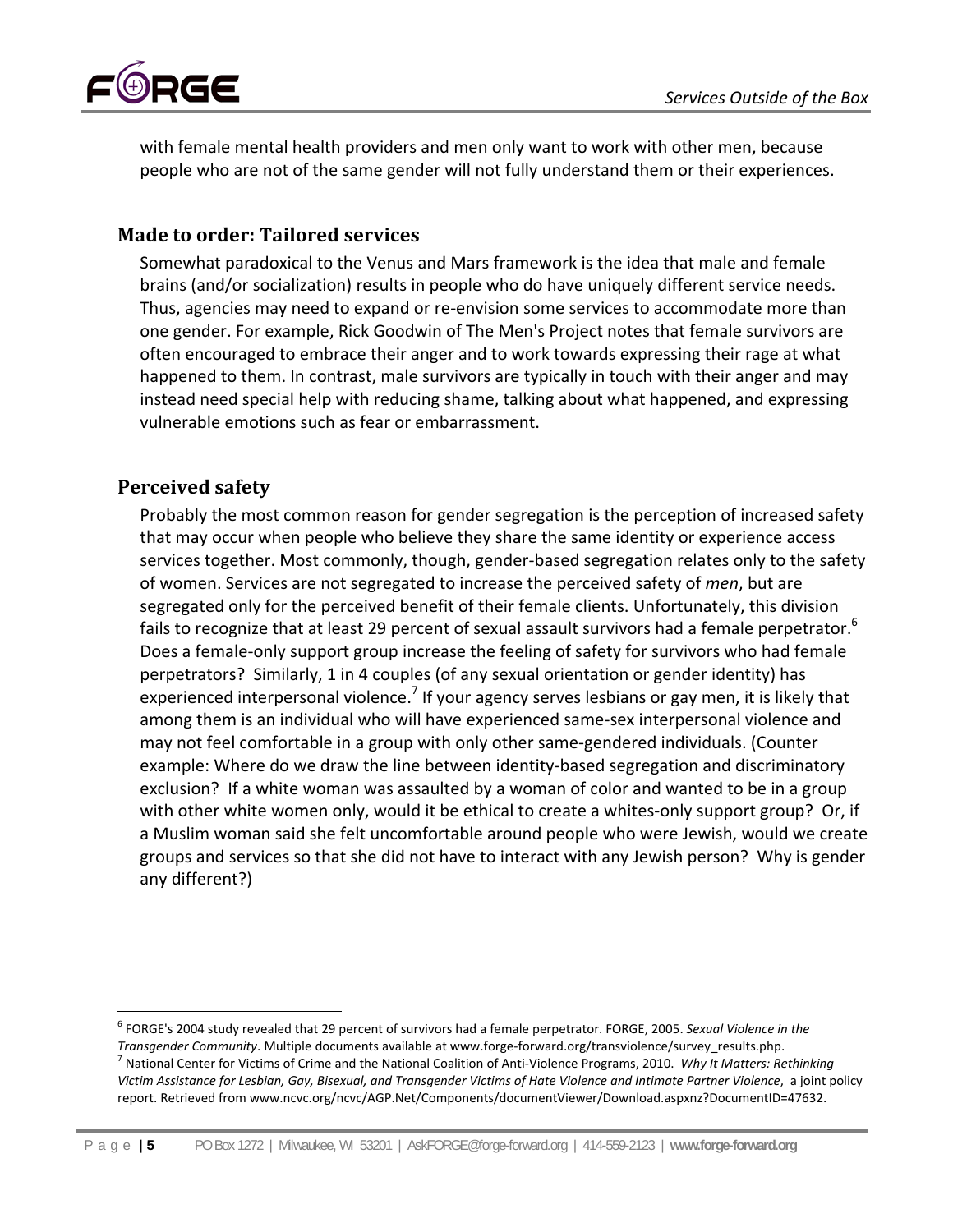

## **The buck stops here: Funding**

Regrettably, funders sometimes require that we serve only (or primarily) a certain population. Until recently, VAWA (Violence Against Women Act) funding was granted only to agencies serving female victims. Although this is changing as there is increasing recognition of the discriminatory nature of such policies, funders may still have a focus on one gender or another. [Example: Many transgender individuals are excluded and/or mis‐categorized in order to receive HIV services. MTFs who have sex with men are considered MSMs (men who have sex with men) by the CDC (Centers for Disease Control and Prevention). In order for some MTFs to access services, they must agree to be classified as men, regardless of their identity as women.]

## **The impact of sexsegregated services run rampant**

Men (straight, gay, bisexual, and transgender) and transgender individuals (MTF, FTM, gender variant, etc.) are unable to access the majority of sex‐segregated services designed to provide resources, support, and healing to sexual assault survivors.

When it comes to sexual assault, no class of people is "privileged" or has it "easier" than another. Being a survivor means living with the immediate and long–term impacts of trauma. Everyone deserves the right to heal.

# **Pick a box: Four ways to serve your clients**

There are four major approaches to helping transgender (or male) clients navigate sex‐segregated services. Two of these approaches work within existing boxes: 1. Buying the box off the shelf; and 2. Interchangeable lids: don't be boxed in. The other two involve longer‐term systemic change: 3. Building it yourself; and 4. Rebuilding the ark—major renovation. A chart of these options is included at the end of this document.

## *Working with(in) existing boxes*

## **1. Buying the box off the shelf**

Some services may already be a perfect fit for your client. Perhaps your MTF client "passes" well and would be perfectly happy in a women-only group. Perhaps the local support group for survivors is already a mixed-gender group and your client can enter the group without any challenges or advocacy. Perhaps one of your local gynecologists has a long history of working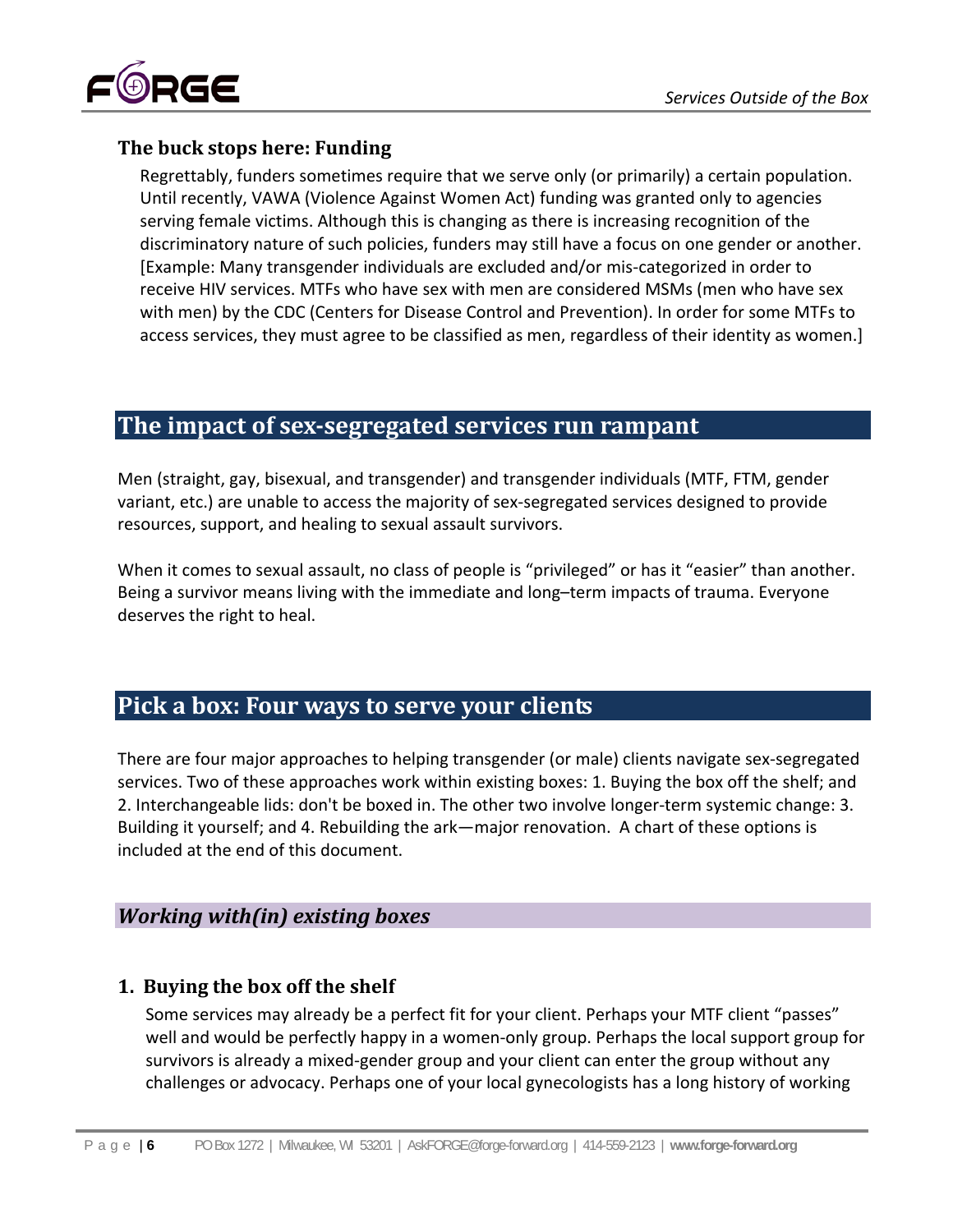

with FTM clients—the local FTM support group has already created the alliances needed and is providing ongoing education and support to the provider—so there is seamless integration of a new transgender patient into this provider's practice. Or perhaps the sexual assault crisis treatment team has had extensive training about transgender needs and concerns and has existing protocols developed for serving transgender clients.

**Remember:** If it works, don't fix it, use it!

## **2. Interchangeable lids: don't be boxed in**

- Sometimes great services exist, but may need slight modification in order for your client to fit.
- Some services may not be as well known as the traditional options.
- Other services might be available to your client, but may need a bit of advocacy or creativity on your part to make the pieces line up for your client's participation or to meet your client's needs.

Creativity is the key to this approach. It is also vital to have deep knowledge about diverse resources. If you are not aware of the resources, or don't have the connections, you can always start today. [Check out www.forge-forward.org or www.avp.org]

Another critical component is determining your client's core needs. Does your client need what you think your client needs? Or are they looking for something else? Although all clients should be central in the decision-making process of their treatment, healing, and recovery from sexual assault, it might be even more crucial for transgender clients to discuss their needs and preferences, be given ample choices, and be encouraged to select the choice(s) that feel most comfortable and least threatening.

Some transgender clients may want your support in advocating for their participation in a sex‐ segregated service, while others may want to find other options to fulfill their need for connection, knowledge, physical and emotional healing, and even safety. Weighing the options, and determining which one is the best of what might be less‐than‐ideal choices, must involve your transgender client (and their loved ones, when possible or desirable).

One way to assess and better serve your clients who may want or need sex‐segregated services is to use FORGE's "Decision‐Making in the Short Term: Sex/Gender Segregated Services" flow chart (see Attachment B).

Here are a couple of examples to help illustrate some options and approaches providers can offer: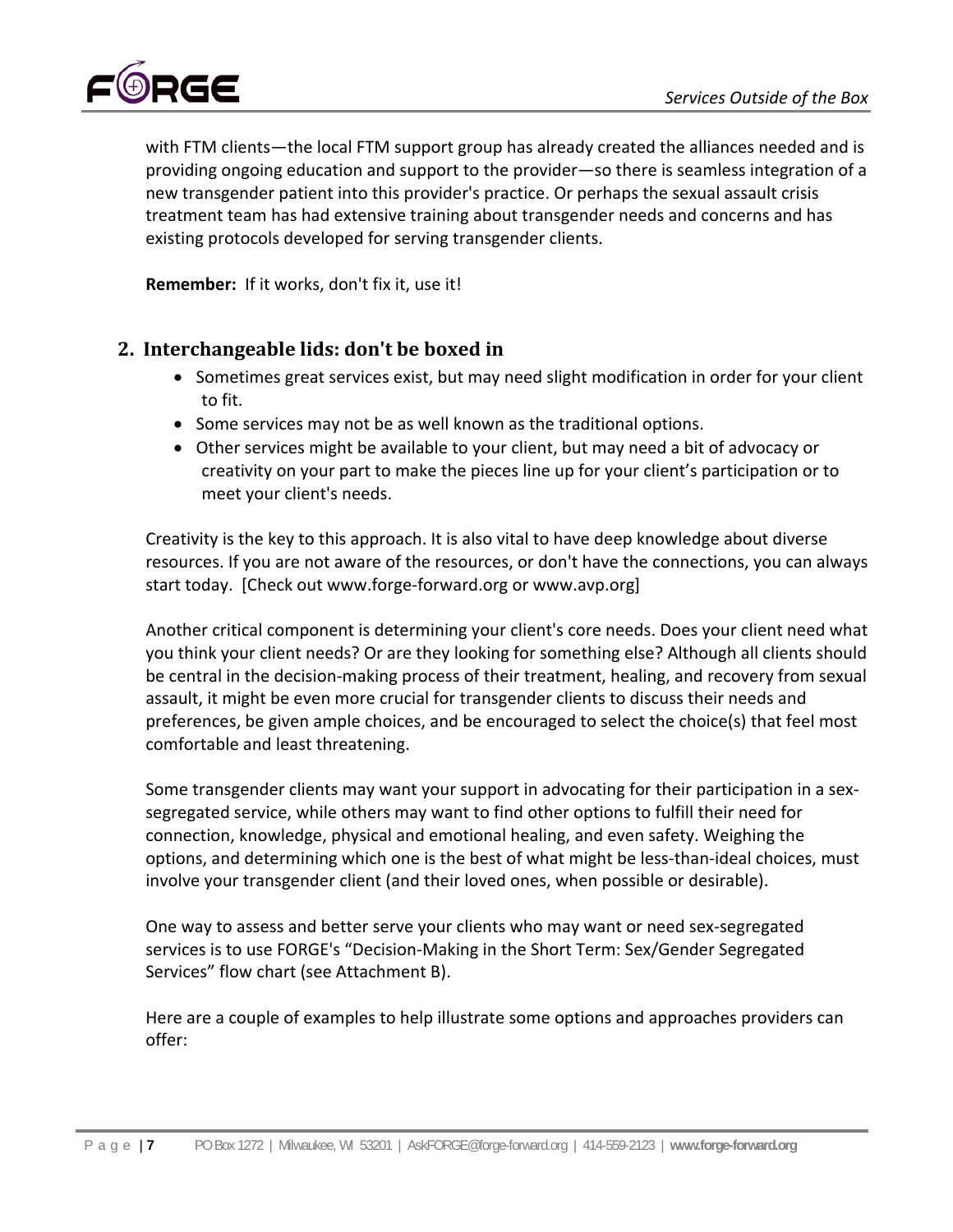

Emergency room physician and MTF patient. You are an emergency room physician who sees a recently sexually assaulted MTF patient. This woman has been vaginally penetrated, and her surgically constructed vagina is torn and in need of a specialist's care. Talk to your client about the options you have identified for her care: a) a referral to a specialist who could ideally repair the physical damage, b) offering your services to provide minimal care that may not result in optimal healing, c) suggesting she see her established (and trusted) primary care physician the next day (offering to have an emergency room staff person call to set up the appointment for her, if she wanted), and d) taking no action and explaining to her the associated risks. If your client would like to see a specialist, talk with her about your desire to refer her to an OB/GYN you know who specializes in pediatric gynecology, since you believe that this provider would be accustomed to working with bodies that need more gentle care due to tissues that are more fragile than adult non‐transgender women's. Ask for her permission (and get a signed release) to call the OB/GYN prior to her appointment to explain the medical situation. Ask her permission before you disclose her transgender status to another physician.<sup>8</sup> If your client has already had control taken away from her during the assault, it is essential for her to have control over her body and what is said about it now.

Client isolation. Another example is a client who feels isolated and alone several years after an assault. Ze<sup>9</sup> may benefit from group therapy, which is often a default/standard recommendation; however, after carefully listening to your client, you realize that hir need for connection is what is most important to hir. The two of you review options, including a mixed‐ gender therapeutic art group (vs. a sex‐segregated talk therapy group), individual therapy (vs. any type of group), online supportive resources (listserves, blogs, chat rooms), churches/spiritual groups (to connect with others around similar issues or to enhance connection to people and a higher power), buddy programs (adult/youth, partnering with older adults or adults with disabilities, or any structured program where people bond and have regular contact), friendship development (encouraging more time with existing friends or pursuing new friends), enhancing relationships with family (chosen or of origin), spending more time in public spaces (such as coffee shops or other venues where conversation may happen and people get to know each other), joining a gym or other club (to interact more with other people), getting a pet (for nearly constant companionship and unconditional positive regard), and many other options. Your client may feel that creating a combined approach to reducing isolation is more desirable (and healing) than joining a segregated support group that specifically focuses on sexual assault recovery. (Your client may also decide that the segregated support group is the option ze most wants to pursue.) By giving choices (which means you need to know what some of the options are), discussing them in detail with your client, and

<sup>&</sup>lt;sup>8</sup> Not all transgender individuals are "out" (or choose to disclose their transgender status or history) to their providers. Some clients prefer to not reveal their transgender‐related medical history, or the fact that they previously lived in another gender. Some prefer to "come out" themselves, rather than having someone else do it for them.<br><sup>9</sup> Some transgender individuals use gender neutral pronouns, rather than "he" or "she." Ze, sie, s/he, and they are common

gender‐neutral pronouns. Asking your client which pronouns they prefer, and then using those pronouns, even when your client cannot hear you, is a sign of respect and will improve your relationship with your client and the care your client will be open to receiving from you.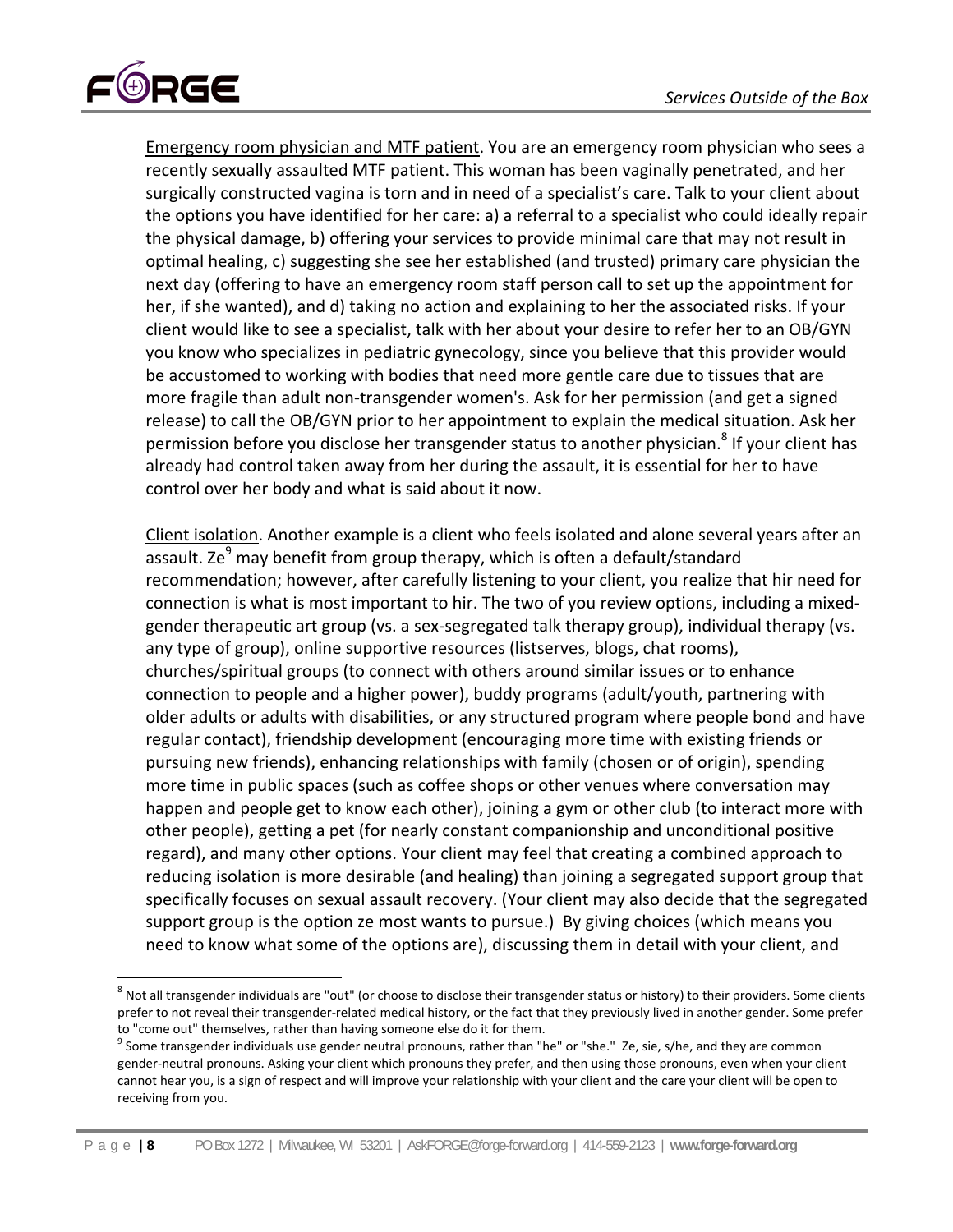

then being willing to advocate for your client if necessary, you empower your client to receive the most benefit at the least cost to hir personal integrity and gender identity.

In-patient services. Your role may call on you to be an advocate in ways you never trained for. In some situations, you may need to advocate for your client to participate in traditional, mainstream services. If your client is required (or voluntarily decides) to enter an inpatient program for mental health services related to trauma, depression, and/or substance abuse, you may need to pursue multiple advocacy steps to ensure this client enters and leaves without added trauma to their gender identity. For example, after discussing the options with your client, you may need to make calls or meet in‐person with the hospital behavioral health staff to assert that your client a) needs a single‐bed room, b) has the right to wear hir preferred (gendered) clothing (within the harm‐reducing rules of the facility), c) should be referred to by the client's preferred name and pronoun by all staff members (even if the client has not legally changed hir name), d) should have the right to experience a non‐biased environment (which includes staff addressing any and all discriminatory words and actions associated with gender identity, as well as other factors like race, sexual orientation, religion, etc.), and e) can self‐ determine which gendered group ze wishes to participate in, if the program divides activities or groups by gender.

A key point to remember is that not all transgender individuals wish to disclose their transgender history or body status/configuration. Carefully check in with your client before any advocacy steps are taken. Get pre‐approval for what information they are comfortable with you sharing with another provider or agency and what information they wish to keep private. The desire for privacy does not indicate the client holds shame or stigma about their identity or experience, or is in any way attempting to deceive or mislead. For some transgender individuals, it's akin to having diabetes—not everyone needs to know this information, which is mostly a private matter between the client and physician. Before talking with other providers to advocate for your client, check in with yourself about whether you would say similar things if you were talking about someone who was not transgender. Would you talk about their genitals? Would you talk about their "real" name? Would you share more information than was necessary for the type of referral or advocacy you were providing? In some cases, sharing these sorts of details is necessary and central to the conversation. In most cases, these details are tangential and unnecessarily exhibitionistic.

**Remember:** The three primary interchangeable lids to this box are: 1. Be creative; 2. Listen for core needs; and 3. Respect privacy preferences.

## *Architectural redesign: Longerterm systemic change*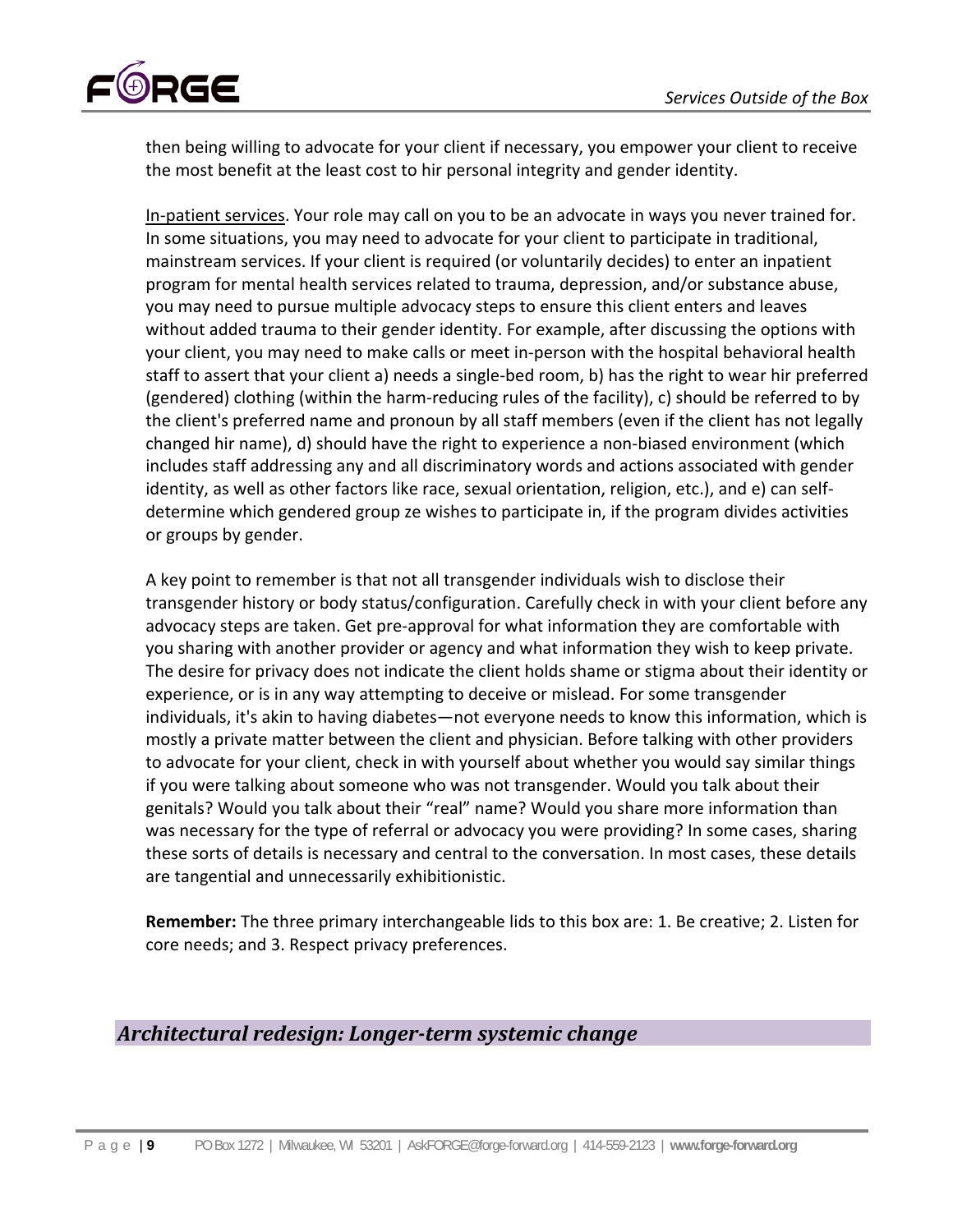

## **3. Building it yourself**

If you find that existing options don't work for many of your clients, you might want to consider creating new services (or services delivered in ways that are accessible to more clients). You may find that *creating* services enhances the lives of a wider range of people than you initially intended to serve.

#### **New direct service**

If you are a therapist, or are in an agency that offers support groups (provider‐ or peer‐led), consider starting a support group that is open to all genders. When doing so, be clear in your advertising, on your Web site, and with front desk staff who describe the program to clients and other providers that these groups are open to people of all genders.

If you are an individual provider (therapist, physician, etc.), you may want to learn as much as you can about transgender individuals, communities, and issues, and begin specifically offering services focused on transgender consumers. There is a dearth of providers who overtly let clients and other professionals know they work with transgender individuals.

#### **Policies / Procedures**

Does your agency have a non‐discrimination policy that includes gender identity and expression? If not, why not? Can you advocate for this addition to existing policies?

Does your intake form easily allow people to identify themselves as genders other than male or female? Does the form allow for relationships other than heterosexual ones? If not, consider creating a new and more inclusive form that acknowledges a broader range of identities.

## **Staff and Boards**

Building it yourself can also include who is hired, who serves on an agency's board of directors, and who is invited to be part of an advisory committee. Many transgender individuals are seasoned professionals in areas that overlap with your service population, and they may greatly contribute to your organization's success not only in reaching transgender consumers, but in serving all your clients.

Does your company have a diversity committee? Many times, organizations focus solely on racial diversity. If this is the case, would this committee be open to expanding its scope? Consider joining that committee or group, regardless of your personal identity. Join because of your passion to serve everyone, including the transgender community.

## **Structural differences**

Some structural changes are fairly simple. A primary concern for many transgender clients is simply whether they can safely use a bathroom. Gender‐neutral bathrooms (or even just the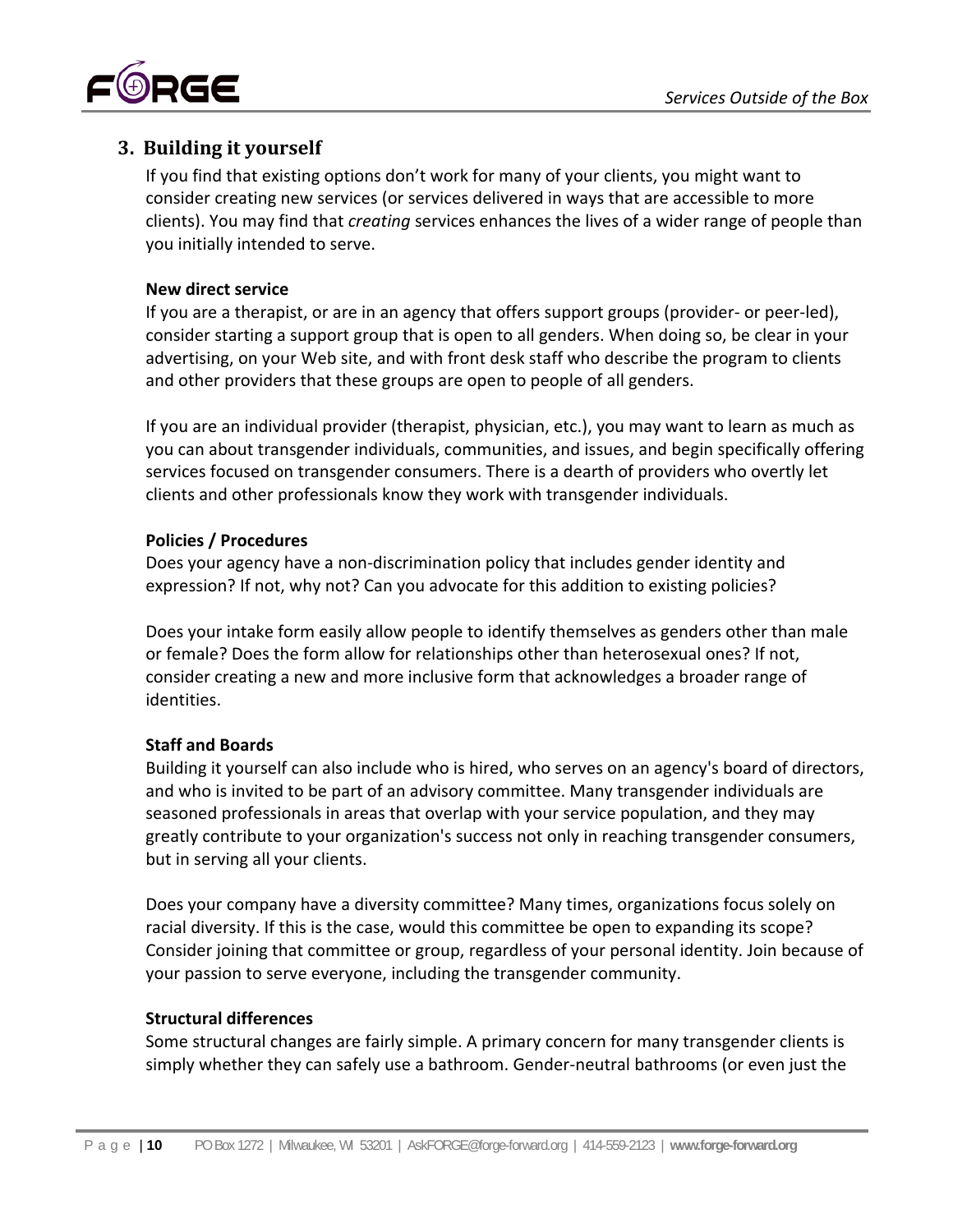

addition of one single‐stall, unisex restroom) are one way to create something new that will greatly enhance the comfort of your transgender (and other) clients.

#### **Shelter**

If you house survivors, it's likely that your agency only serves women and children of any gender under a specific (young) age. Although potentially costly, consider options around how to provide shelter to survivors of all genders. For guidance, research youth programs that offer multi‐gender housing, or read Caroline White's 2002 article, *Re/defining Gender and Sex: Educating for Trans, Transsexual, and Intersex Access and Inclusion to Sexual Assault Centres and Transition Houses* at

www.transalliancesociety.org/education/documents/03cwhitethesis.pdf.

#### **In words and images**

Sometimes you may not need to create something totally new. Instead you can re‐envision existing services, forms, practices, policies, and training. One key way to do so is through the use of carefully selected words and images.

A new form or new language may alert potential clients that your agency is open and welcoming to all survivors. Saying "open to all survivors," or a similarly general phrase, is an excellent way to begin. When you have space in printed or Web‐based material, consider spelling out who you include in "all." For example, specifically state that you serve transgender individuals, people with disabilities, low income people, male survivors, or survivors with female perpetrators.

Accompanying inclusive language with corresponding images can create an even more compelling effect. Check to make sure that your brochures, bulletin boards, Web site, and the photos/art on your agency's walls have images of a wide variety of people in terms of race and ethnicity, genders, relationship dynamics, ages, and levels of dis/ability. When clients can see themselves represented, they feel more welcomed and accepted.

If your existing brochures, Web site and other materials cannot be changed easily or cost‐ effectively, consider creating a population‐specific brochure or handout. (This is a great idea, even if you can change your other materials.) Consider a tri‐cut info sheet about services available to transgender individuals and/or your agency's welcoming nature and cultural competence in serving transgender individuals and loved ones. A palm card might be more effective and would allow staff and volunteers to pin them up at coffee shops or neighborhood venues where transgender and lesbian, gay, bisexual, and transgender (LGBT) individuals gather.

If you use print or Web‐based advertising, consider listing LGBT or transgender in the list of people you serve. Add "proudly serving the LGBT community" or some other simple phrase that acknowledges that you know about and serve LGB and T individuals.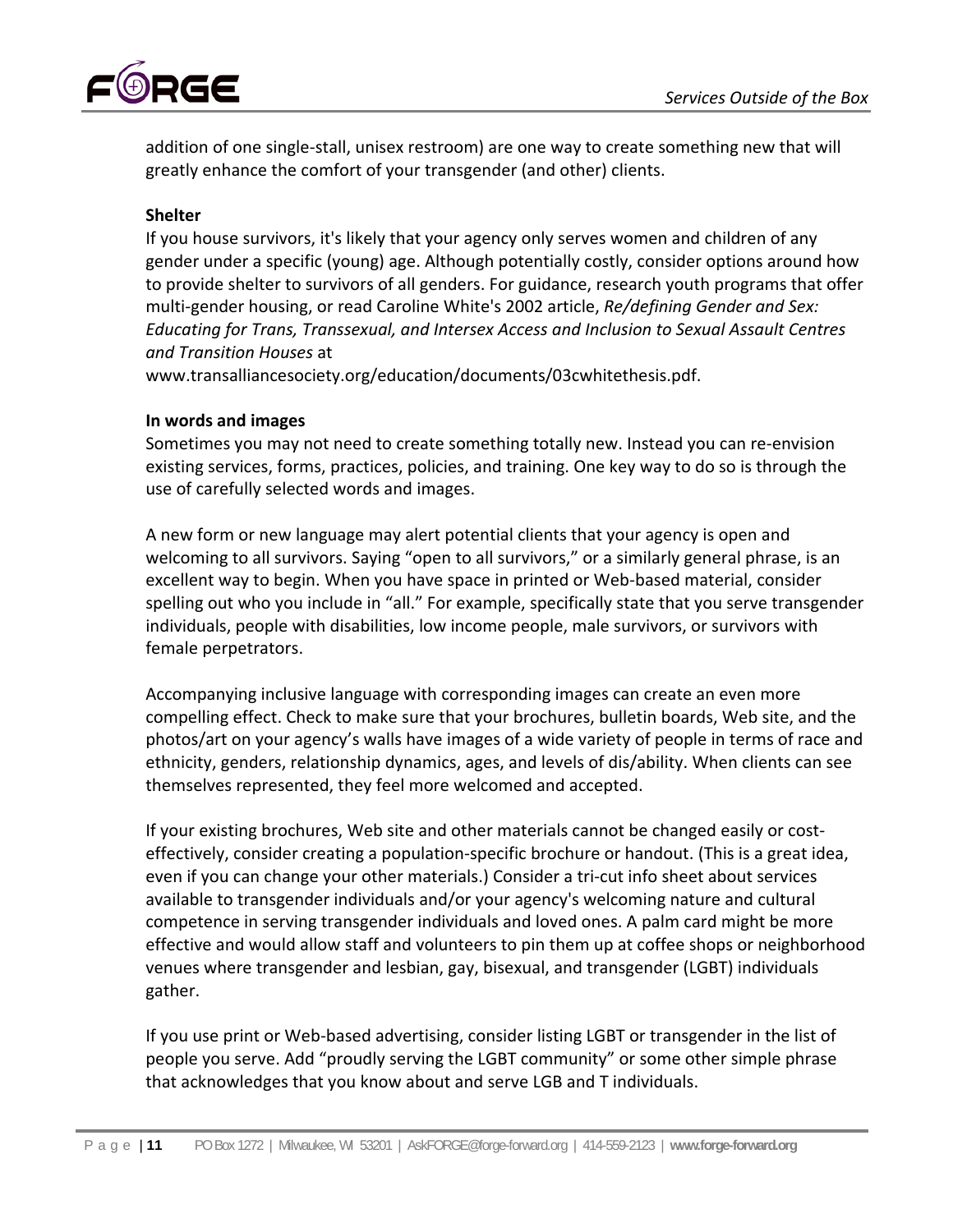

**Remember:** "Building it yourself" could be a massive redesign of your programs and services and/or just simple changes like altering forms or changing how your staff greets clients.

## **4. Rebuilding the ark: Major renovation**

"*The master's tools will never dismantle the master's house." ~Audre Lorde*

The persistent, uphill efforts of feminists from the 1960s on have transformed our collective vision about respect and responsibility, empowerment and equality.

Their work has been extremely successful, starting from creating ad hoc, grassroots safe houses to developing the philosophical framework that now shapes how the whole world sees (and funds) domestic violence. They forged the way to create safety and healing for hundreds of thousands of individuals (women). Their work shifted our culture from a "John Wayne" mentality into a world where a woman can now run for president, major TV personalities can embody metrosexual/ubersexual ideals, and musicians and others can (and do) change the world through their activism.

Is the work to achieve full equality of all people complete? Definitely not; however, the prevailing ideas that only women and girls are victims and only men and boys are perpetrators are no longer useful. We now recognize that people of any gender identity, sexual orientation, or any other demographic variable can be victims or perpetrators of violence.

Nearly every survivor at some point in their healing feels silenced or shamed about the abuse perpetrated against them. Men and boys often experience even greater societal demands and expectations to not talk about (or even reveal) their sexual assault history and may experience higher levels of shame. LGBT individuals may feel closeted about both their sexual orientation/gender identity and their abuse history.

The feminist movement played a major role in the creation of sensitive services that empower survivors and support their healing.

Because of the extraordinary success of creating ample, exemplary services for female survivors, individuals and organizations have strongly adhered to this service model. Fortunately, many are recognizing the hypocrisy—the lack of equality within the existing system—and no longer want to perpetuate a structure that denies that same level of support and healing to some types of survivors.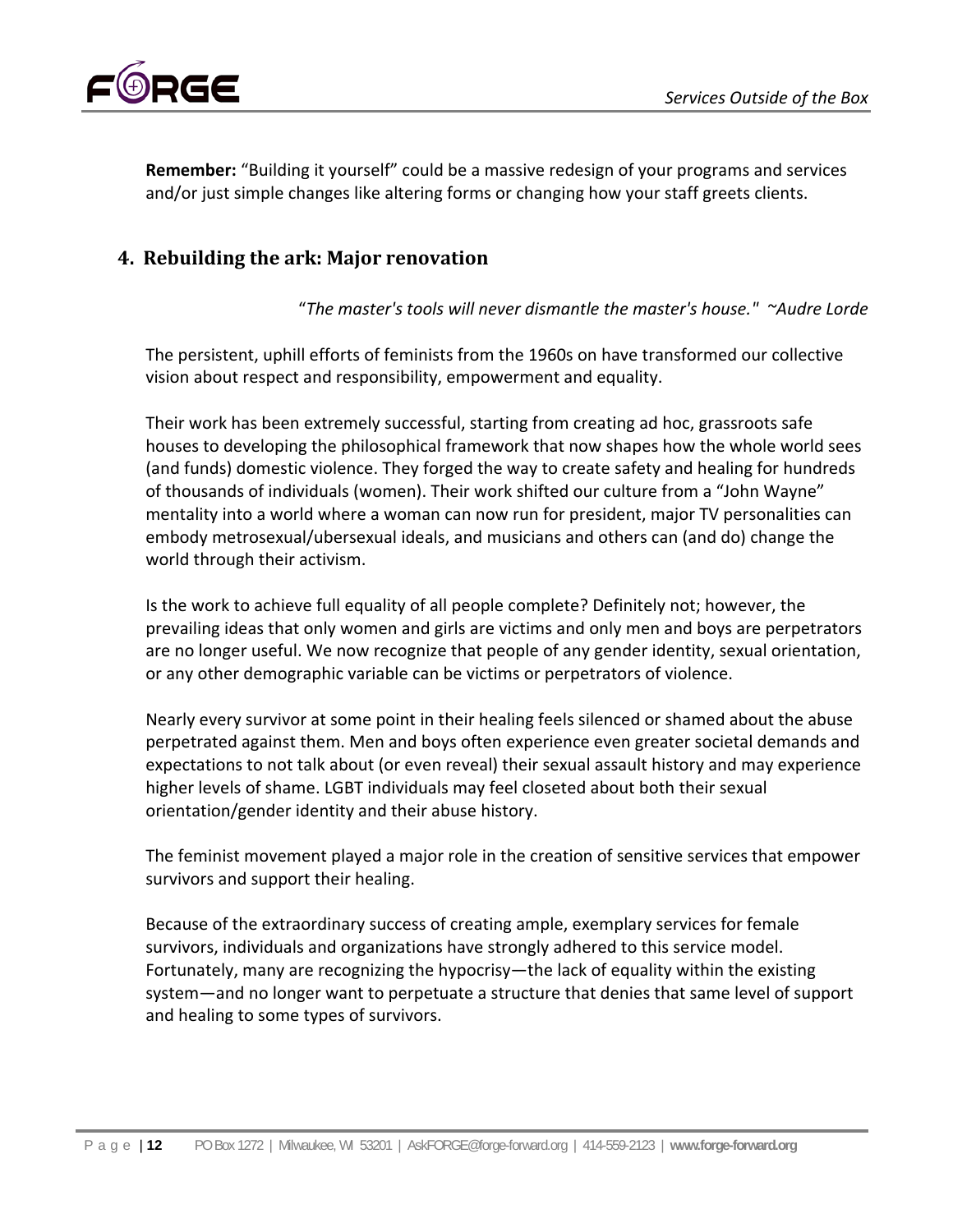

The original ark is overcrowded. Its boards are warped from the weight of all those it served for so many years. Rebuilding a new ark, with new technology, new ideology, new knowledge, new labor, and new residents will better serve all survivors.

Our only chance of real success, though, requires that we work together, not apart. It demands that we acknowledge each other and our clients in all our humanness, truly seeing each other as complex individuals.

Robert Fulghum had it right in his book *All I Really Need to Know I Learned in Kindergarten*: Share everything. Play fair. Don't hit people. Say you're sorry when you hurt somebody. When you go out into the world, watch out for traffic, hold hands, and stick together.

Together, we can all make a difference in serving sexual assault survivors. We can join together, listen to each other with open ears, and make a commitment to finding solutions that serve every survivor.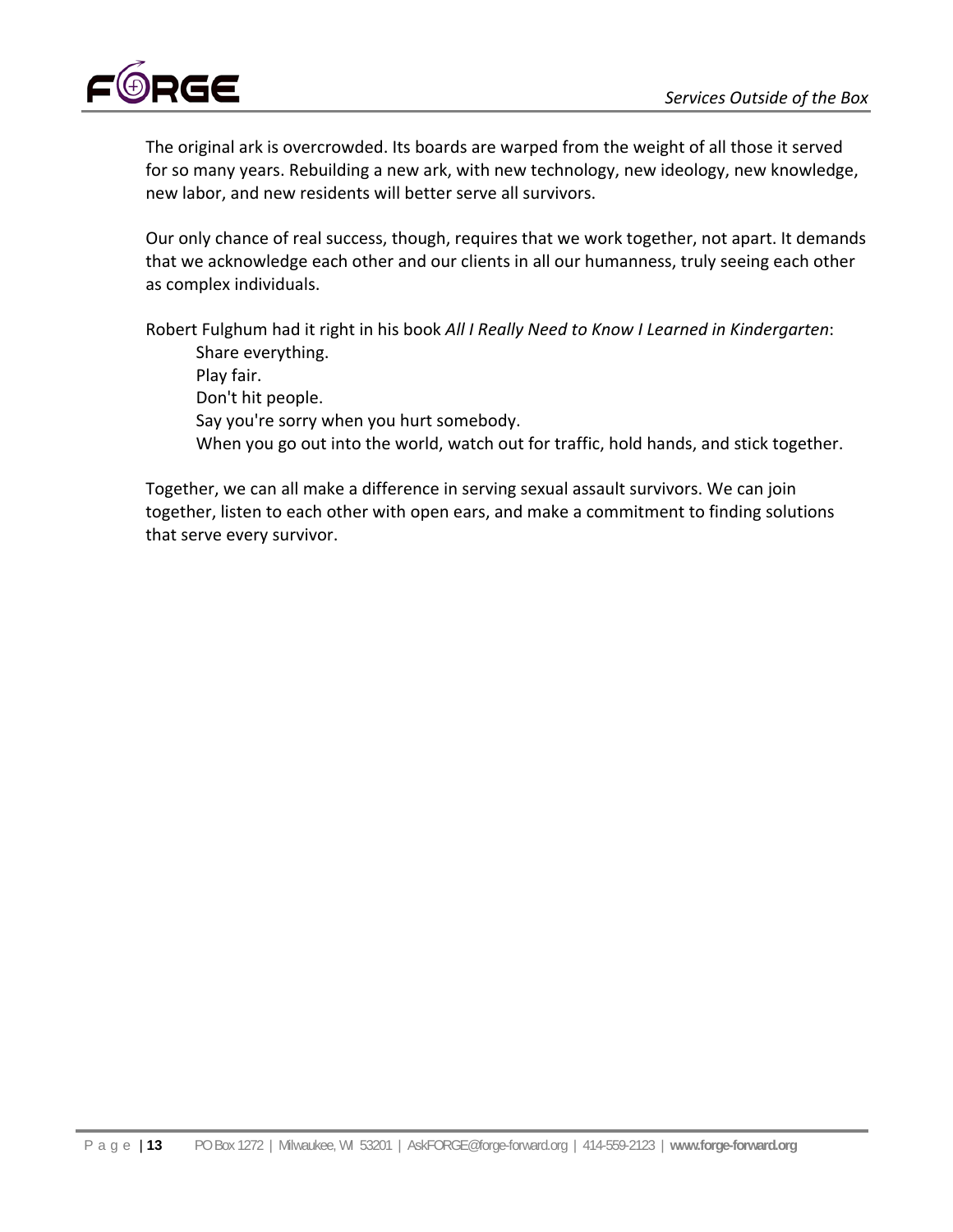